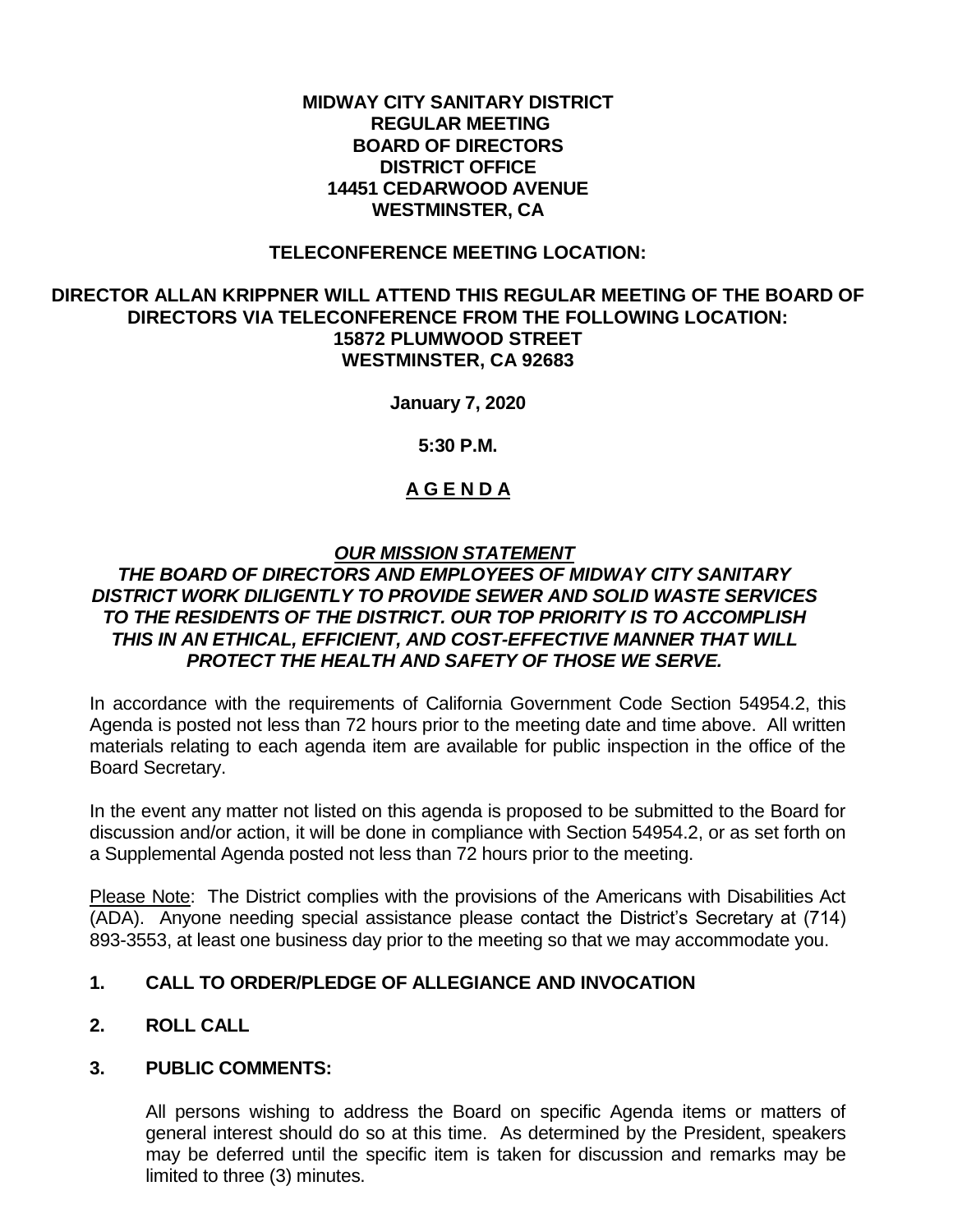## **4. APPROVAL OF THE MINUTES OF THE REGULAR MEETING OF DEC. 17, 2019** *(Roll Call Vote)*

## **5. APPROVAL OF EXPENDITURES** *(Roll Call Vote)*

A. Approval of Demands in the Amount of \$ 236,038.84

#### **6. REPORTS**

The President, General Manager, General Counsel and other staff present verbal reports on miscellaneous matters of general interest to the Directors. These reports are for information only and require no action by the Directors.

- A. Report of President
- B. Report of General Manager

C. Report from the Orange County Sanitation District (OCSD) Meeting on December 18, 2019

D. Report from the 2020 Little Saigon Westminster Tet Parade Organization Meetings on December 22 & 23, 2019

#### **7. CONSENT CALENDAR**

All matters listed on the Consent Calendar are considered routine and will be acted upon at the same time unless separate discussion and/or action is requested by a Board Member, the public, or staff.

None

#### **8. OLD BUSINESS**

None

#### **9. NEW BUSINESS**

A. A RESOLUTION NO. 2020-01 OF THE BOARD OF DIRECTORS OF THE MIDWAY CITY SANITARY DISTRICT, OF ORANGE COUNTY, CALIFORNIA, REVISING THE POLICIES AND PROCEDURES OF THE BOARD OF DIRECTORS REGARDING ELECTION OF OFFICERS TO ESTABLISH A POLICY FOR THE ROTATION OF OFFICER POSITIONS *(Roll Call Vote)*

B. Consider Approval of Attendance at the 2020 Waste Expo being held at the Ernest N. Morial Convention Center in New Orleans, Louisiana May 4-7, 2020*(Roll Call Vote)*

C. Approve the Professional Services Agreement between the Midway City Sanitary District and White Nelson Diehl Evans LLP to Perform the Independent Audit Services for Three (3) Fiscal Years Ending June 30, 2022, with an Option for Two (2) Additional One Year Periods Ending June 30, 2024 *(Roll Call Vote)*